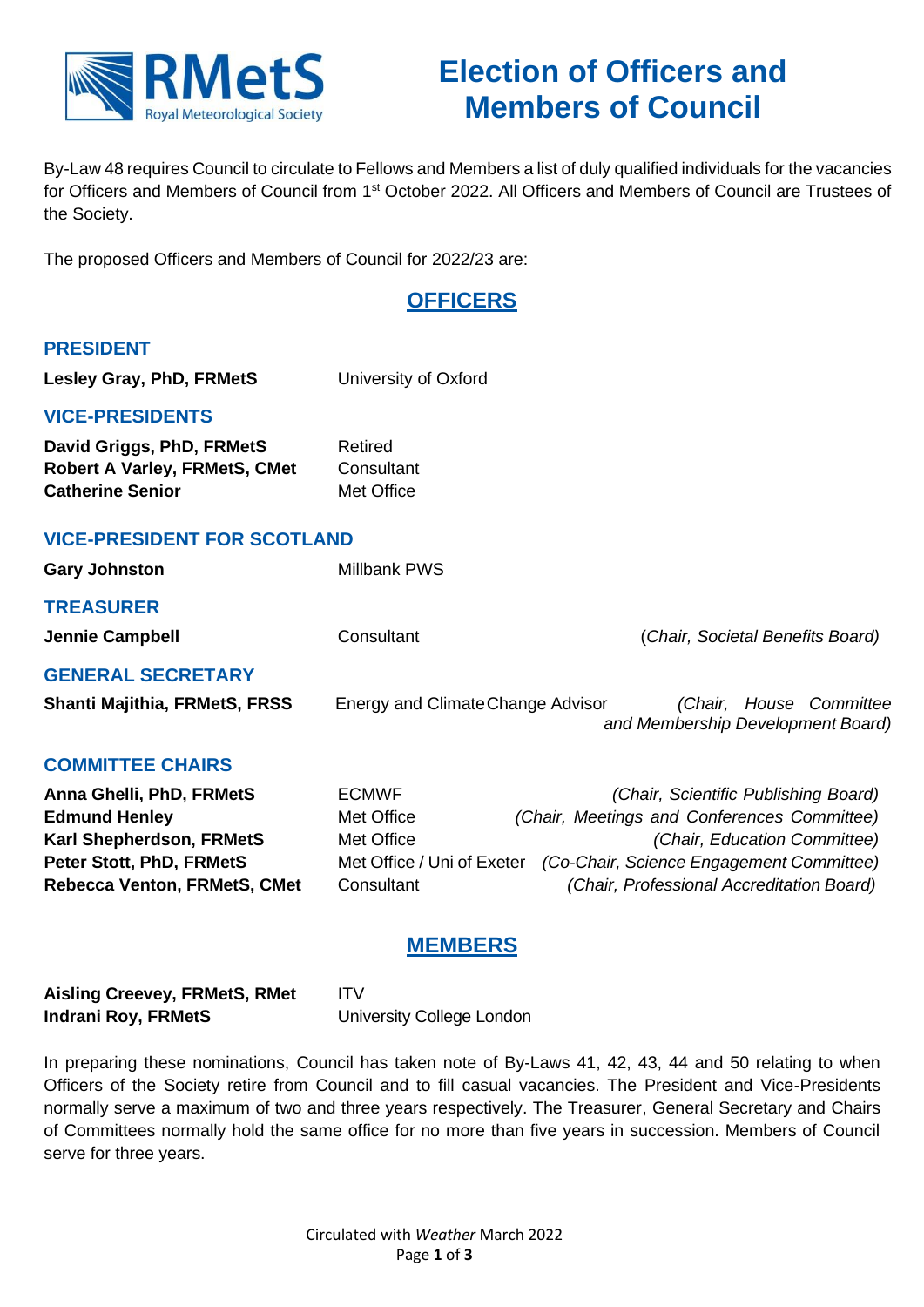#### **EXPLANATORY NOTES**

### 1 By-Law Requirements for Additional Nominations and for Elections

Fellows and Members are reminded of the regulations for any additional nominations as prescribed in By-Law 48, shown below. Council is circulating a list of duly qualified individuals for Officers and Members of Council in this Notice. If no additional nominations are received as prescribed in By-Law 48, these individuals shall be declared by the President at the Annual General Meeting to be elected unopposed and no ballot papers shall be issued.

#### 2 Nominees' Biographies

Short biographies are included in this Notice for new appointments and, if any further nominations of duly qualified individuals are received from Fellows or Members, biographies of these will be included in ballot papers.

#### **By-Law 48 reads as follows:**

" 48 Council shall circulate to each Fellow and Member by mid-March (usually with the March issue of The Society's journal Weather) a list of duly qualified persons whom they nominate for the vacancies about to occur on Council.

Not later than 30 days after the issue of Council's list any five Fellows or Members but not more than five, may nominate any other duly qualified person to fill any vacancy for an Officer by delivering an appropriate written nomination to the General Secretary at the Society's address together with the written consent of the nominee to accept office if elected, but each such nominator shall be debarred from nominating any other person for the same election."